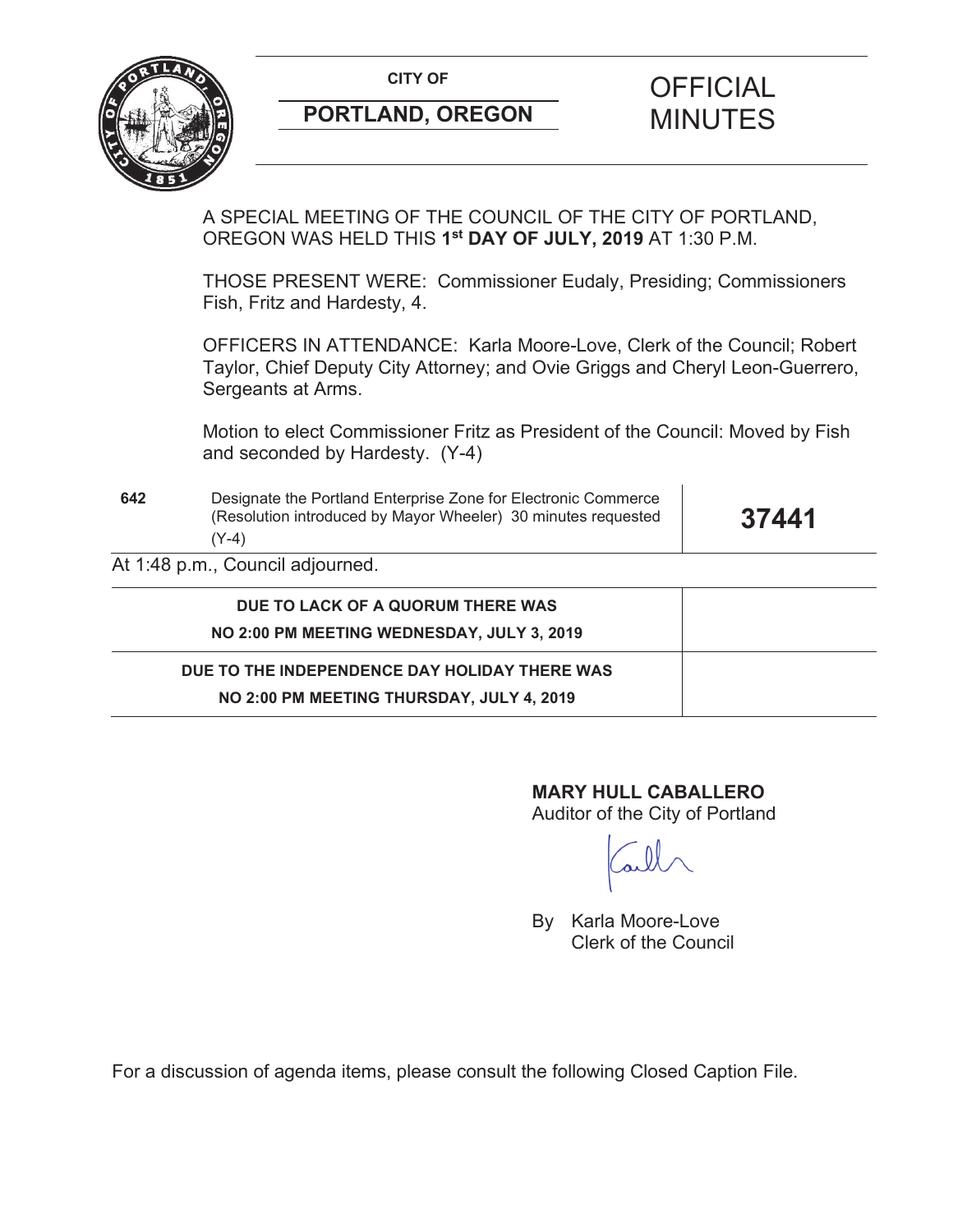### July 1, 2019 Closed Caption File of Portland City Council Meeting

**This file was produced through the closed captioning process for the televised City Council broadcast and should not be considered a verbatim transcript. Key:** \*\*\*\*\* **means unidentified speaker.** 

# **July 1, 2019 Special Session 1:30 p.m.**

**Eudaly:** We are now in session, good afternoon, this is a special meeting of the Portland city council, today is Monday, July 1st. Mayor wheeler is absent today. I think we are going to skip the rules of decorum since I think I can handle these three individuals. It's four against three. Before we move on to the one and only item we have a housekeeping matter. We have to call role first.

**Hardesty:** Here. **Fritz:** Here. **Fish:** Here. **Wheeler:** 

**Eudaly**. Here. Colleagues is time for me to relinquish the gavel to commissioner Fritz. I know it will be in good hands. I need a motion to elect commissioner Fritz. **Fish:** So moved.

**Hardesty:** Second.

**Eudaly:** It's not a competition, people. Commissioner Fish moved the motion, commissioner hardesty seconded it. Karla, could you please call the role on the motion. **Hardesty:** It is my honor to vote yes.

**Fritz:** Aye. **Fish:** Aye.

**Eudaly:** Aye. Commissioner Fritz I now hand you the gavel. And -- should be a procession.

**Fritz:** And flowers.

**Eudaly:** An orchestra. You will be presiding over today's meeting. I understand that -- yes, I've got to give that up, too.

**Fritz:** Thank you so much. I'll be presiding for two days then going on vacation so commissioner Eudaly will be the president. Thank you, please read the item Karla. **Item 642.**

**Fritz:** Do we have somebody -- please come forward and present this exciting item. **Andy Reed:** Thank you, commissioner Fritz, commissioner hardesty, commissioner Fish, commissioner Eudaly, thank you for taking your time on a Monday afternoon, it's a unique moment obviously to be here at a special session. My name is Andy Reed, I work for Prosper Portland and I manage the Portland enterprise zone on behalf of prosper Portland as well as city of Portland. So, today we're here unfortunately, fortunately a unique day where we have to take an action on July 1 in order to retain our electronic commerce overlay for the Portland enterprise zone. I'll go into details about that and give a brief history about how this sits within our work that we do at prosper as the city as well. Go in the impact of e-commerce companies or electronic commerce companies, talk a bit about the state statute and then bring request to you today. As you can see the Portland enterprise zone was established in 2008 most recently. If we have the slide going further back, back to 1986, the program has been in place for 40 years, we just had our new designations start as of today July 1 for the next 10 years and this action is linked to that. Specifically related to electronic commerce we first began using that in 2008 had our first project track come in a couple years later into the program. They were looking at relocating to Vancouver, Washington and due to the e-commerce overlay it allowed them to stay and incentivize them to keep their job here in Portland instead of crossing the river in that instance. In 2012 we applied for the east Portland enterprise zone to have its own electronic commerce overlay, that was granted, that expires in 2023 so that action is not in front of us today, but I will come forward in a few years when we go to redo that east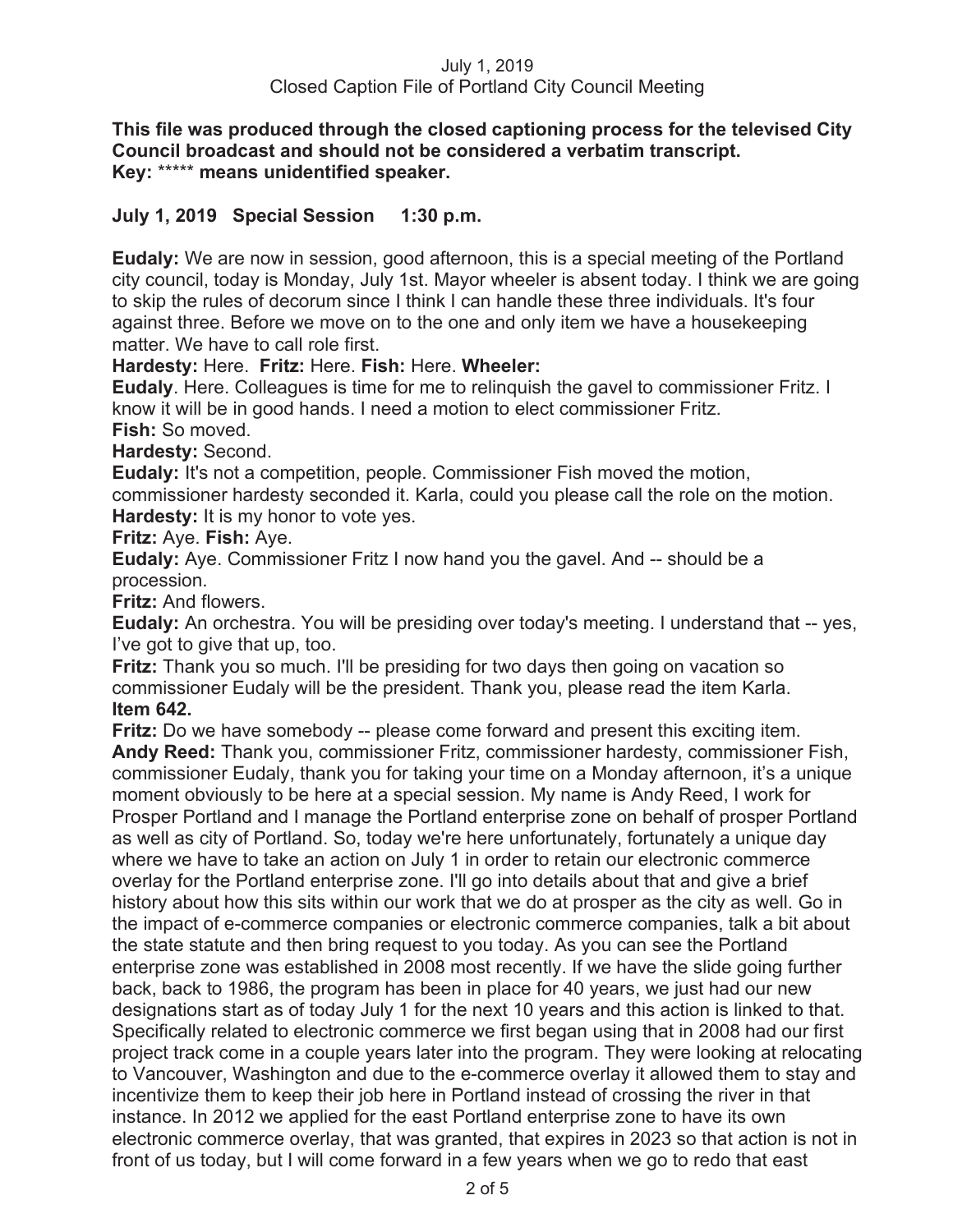#### July 1, 2019

enterprise zone. I'll share about some activity of the combined two enterprises prize zones in particular for the e-commerce elements as we're going through the presentation today. This is the first time we got into the weeds I think ever in front of city council on what the difference between electronic commerce and the standard enterprise zone exemption looks like. If you see the top left you have eligible businesses, this is what normally qualifies. Down towards the bottom ineligible activities or businesses, please note that electronic commerce does not qualify into the standard program. On the right-hand side you see the additional activity that can use the program with this overlay that goes with the enterprise zone. Companies that qualify under electronic commerce must meet all the criteria of every other enterprise zone company including higher wages, job creation, signing public benefit agreements, this is a question of activity or use in what kind of companies qualify in doing this kind of work. You'll see that there really is a question of what the kind of transactions are via the internet predominantly means that 50% of their transaction activity has to have via an internet platform of some sort or doing software creation. Why this is important and valuable to us about approximately 20% of our projects in our two enterprise zones use this particular form of qualifying. For us it's a big part of how we deploy our work, it's a tangible tool that we have to influence business culture particularly in the tech industry which we all know needs to see some pretty significant shifts in who they are hiring for their workforce and how they're doing diversity, equity and inclusion work inside their businesses, so, we're paying attention to that, this is one of the places where we have leverage in the transactions that we have with e-commerce companies. This is also one of our four cluster areas, so working with the software tech industry, it is the fastest growing industry in Portland, so we have the strong preference of having some of that direct influence in how these businesses are doing their work inside our city. With that, we also have, this is a tool for some of the smaller tech companies that otherwise wouldn't be able to use the program. It's going to be a key element for our Broadway corridor work that we're doing, we have a community benefit agreement that's getting attached to Broadway corridor, this is the public benefitting side which is the tenanting side and if we're attracting tech companies to that space we can influence the development of space as well as how the use of that space happens via the tenants, so that's a big deal to us as well. So, in terms of kind of where this sits in the timeline of activities, you authorize the Portland enterprise zone on May 1st successfully its effective as of today. The Portland enterprise zone and e-commerce overlay have identical maps, so the map that you see on the screen is the map that would be overlay as well. Again, the east Portland enterprise zone has own overlay until 2023. In terms of activity about 17% of the projects have the e-commerce elements to it. So again this is a big portion of our work of the 53 active projects that is. These are the companies that have qualified using the ecommerce overlay so some of them are fairly small, but cascade energy, treehouse island they do online training to get young people into the tech industry, into coding schools, things like that. You also have viewpoint construction software which is one of the first tech companies that existed in the city of Portland has grown significantly from there. Another one instrument marketing, with our changes in the 2015 enterprise zone rules or the public benefit agreement pieces, they have a childcare tool where they deploy a stipend for their employees that have childcare needs. We're looking at how we're influencing tech and we're bringing in childcare services for those young families that are trying to have a stable family and work-life balance. Seven of the eight businesses that you have here on the list highlighted in blue were founded in Portland, so something to note and four out of eight have less than 50 employees when they enrolled. Again this is a tool that we've leveraged for some of the smaller businesses. In terms of their impact, this is of the billion dollars that has been invested in the last few years, 100 million of it is from e-commerce companies. They have been spending money both in building buildings as well as buying goods and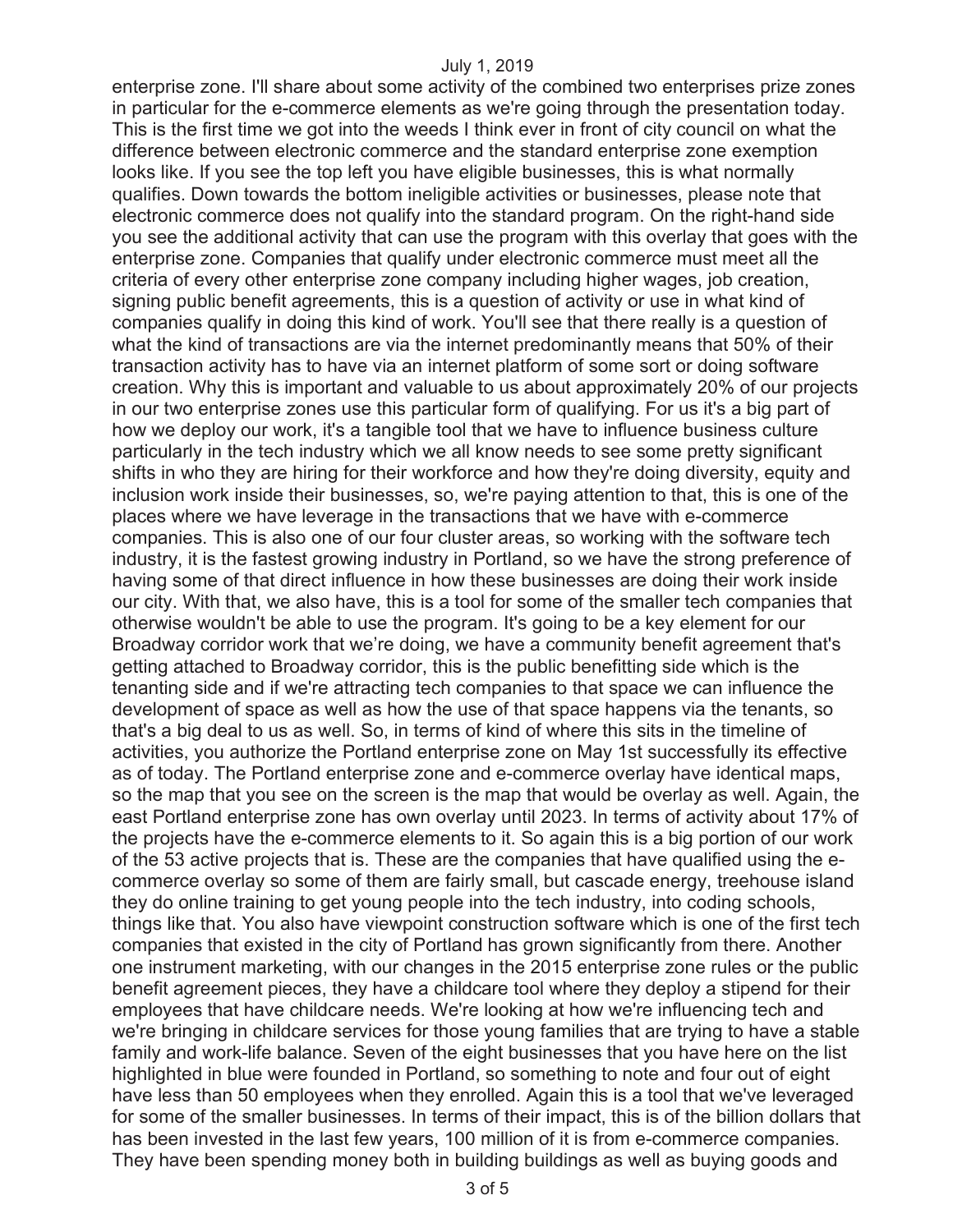#### July 1, 2019

services within the city. We've seen about 360 new jobs come out of it. They pay on the higher scale of wages in the Portland market, obviously. Their benefit packages are really, really good and we want to encourage again these entry kind of pay companies growing in Portland creating jobs and opportunities for our residents, this is one of the sector that we want to influence as much as we can in that. In terms of the value proposition, this is a break down from what we presented in May, which talks about the foregone revenue to the city as well as what we're getting in return for that. You'll see about \$64,000 dollars in city general fund that is foregone as result of these companies using the program in return for that we have \$129,000 of money going back into workforce training business development fund which goes into inclusive business resource network, those kind of program. We have that public benefit agreement element that is getting attached, into reincorporate what we talked about back in may we're spending time looking at how these companies are engaging within communities of color, how their engaging with our nonprofits, with our schools and universities and we're going to be pretty soon seeing good data.

**Fritz:** Do you happen to know how much 2.2% city business tax how much that is? **Andy Reed:** We weren't able to get into that level of detail if we spent time with the city staff that could help us back into that, that would be a really interesting number I think for me to see in particular.

**Fritz:** Obviously double our money into the workforce training already, but I'm guessing we would have even -- pretty significant if we looked at the actual business tax which we can then use for anything.

**Andy Reed:** I believe that's correct, commissioner Fritz.

**Fritz:** Thank you.

**Andy Reed:** Where this sits in the statute there are 15 electronic commerce overlays that are available at any time as of today two of them are available. One from the Portland enterprise zone which expired yesterday as well as from Medford enterprise zone which also expired yesterday. We're coming back today to try to pick that back up as a tool that we have in our toolbox. There are 70 enterprise zones that exist in the state, 55 do not have overlays. So that's first come first serve under the statute and that is the reason for the action, usually on a Monday. In terms of the process, we have to have a new designation of enterprise zone that happened on May 1st. We have to notify business Oregon of our intent to pass a resolution. I did that this morning because it had to be today. Then we have to adopt a resolution and if that's something that happens as well today then we can send in notification to business Oregon on august 1st letting them know that the city has designated an e-commerce overlay. That's what we're here for today. Glad to take any questions that you may have about this action moving forward.

**Fritz:** Thank you for your presentation. Colleagues, questions?

**Hardesty:** I just have a question.

**Fritz:** Commissioner Hardesty.

**Hardesty:** I greatly appreciate the presentation it was very thorough. I am just fascinated by the fact that as I mentioned when we spoke in my office that this turn around has to happen in this very narrow window. Is there any plan to change state law so that we're not like jumping at somebody else's arbitrary timeline?

**Andy Reed:** Thank you commissioner hardesty. I believe that this is elevating some questions, at least inside prosper Portland and we'd like to have that conversation with business Oregon to see if this is the most efficient and helpful way for all jurisdictions to be able to go after these.

**Hardesty:** That was a very diplomatic answer, thank you.

**Fritz:** Why did they limit the number that they are. Just when you look at the numbers the jurisdiction gets back more than they waive. What is the rational for limiting the number?